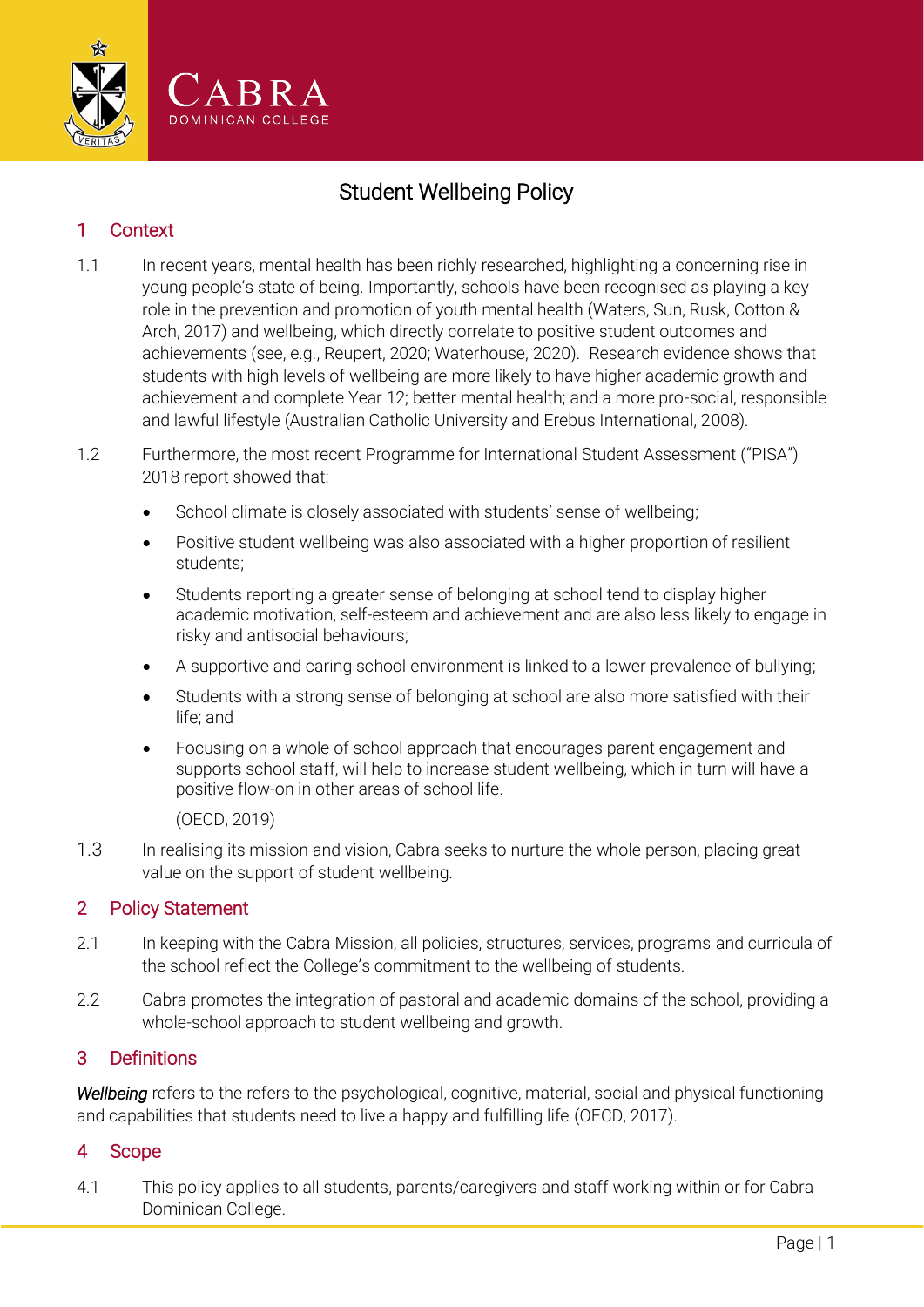

4.2 This policy is supported by parents/caregivers and staff working within or for Cabra Dominican College.

## 5 Principles

- <span id="page-1-0"></span>5.1 At Cabra, nurturing student wellbeing is multidimensional in approach and is based on the following principles:
	- (a) every person at Cabra has the right to feel safe, connected, valued, listened to, and cared for;
	- (b) establishing genuine and respectful relationships between students and staff is the norm;
	- (c) a sense of belonging is paramount to an individual's wellbeing and effective learning;
	- (d) student wellbeing is enhanced through a strong partnership with school and home;
	- (e) a comprehensive approach to building resilience and addressing mental health issues is critical to the development of positive young minds;
	- (f) well-developed social and emotional skills are important elements of wellbeing;
	- (g) there is a mutually reinforcing relationship between engagement, wellbeing, and student outcomes;
	- (h) the creation of a learning environment that facilitates and supports students' active engagement in learning, encourages cooperation, and promotes behaviour that benefits other people will have a positive effect on wellbeing;
	- (i) schools can provide a number of protective factors to enhance wellbeing;
	- (j) skills and mindsets that promote positive emotions, positive relationships, resilience and character strengths can be explicitly taught and assessed by schools (Green, Odes and Robinson, 2011).
- 5.2 All people to whom this policy applies will work to implement and realise the principles detailed in Clause [5.1 above.](#page-1-0)
- 5.3 A number of documents and frameworks exist to establish strong relationships, a sense of belonging and a feeling of safety (all components of wellbeing), including the Cabra Working Together Principles, relevant codes of conduct and school policies. It is therefore incumbent on students to abide by the expectations set out in these documents to support their own wellbeing and the wellbeing of others, and for staff and parents to support students in adhering to the same.
- 5.4 Staff will undertake sufficient professional learning to ensure they are aware of contemporary best-practice in student wellbeing, and are able to facilitate such practice as part of their day-to-day interactions.
- 5.5 Staff will nurture and contribute to a positive, welcoming environment in which they know the students entrusted to their care. In so doing, staff will foster an environment which provides opportunities for each individual's needs, gifts and talents to be used and realised.